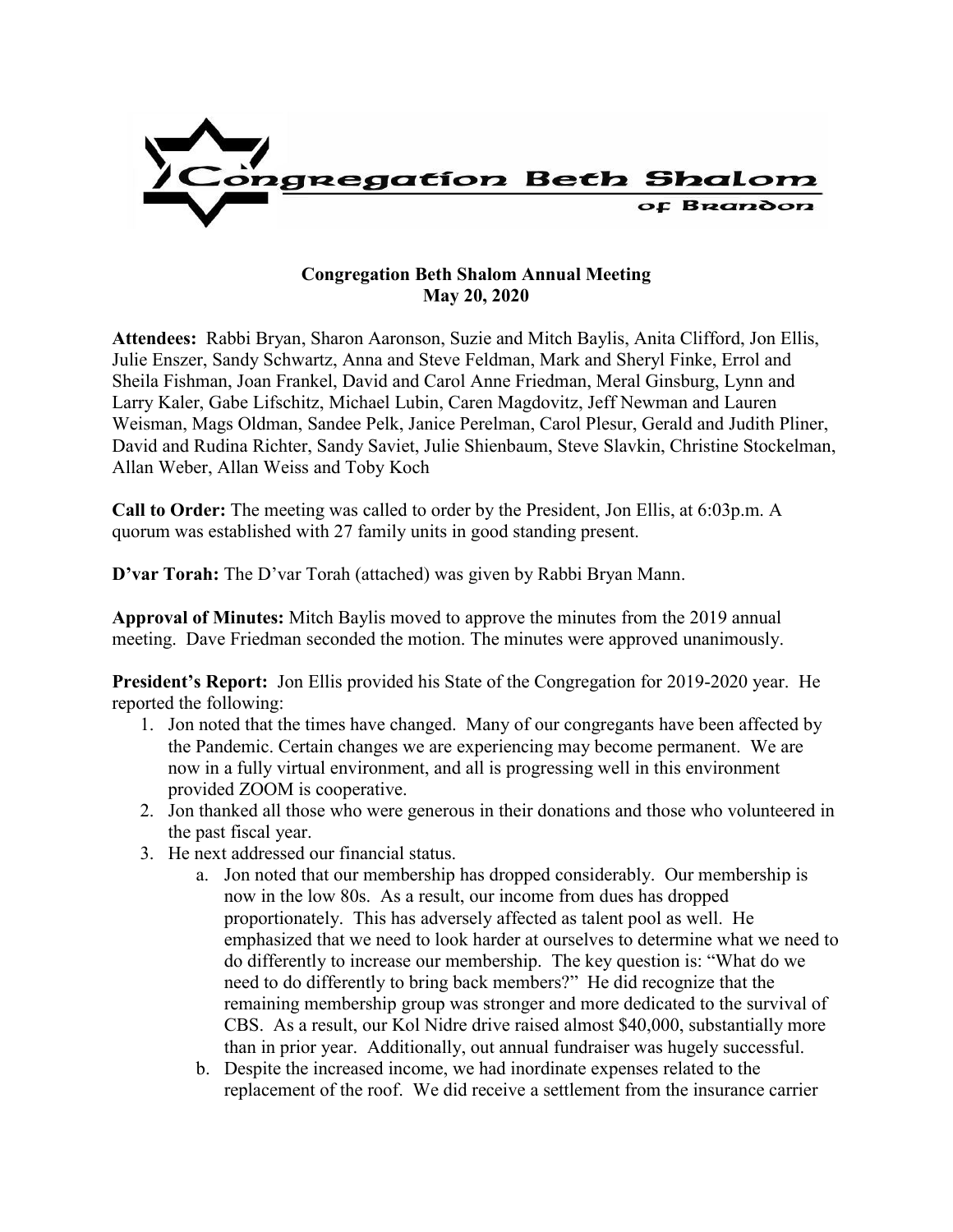thanks to the diligent work of Gerry Pliner, but there was additional cost incurred as the roof was lifted and serious problems were uncovered. Jon thanked Gabe Lifschitz for all his hard work supervising the roofing project and all those who had participated in the project.

- c. Jon noted that the budget presented is problematic with a deficit is \$49,000, which could adversely affect the Temple's future unless we address 3 areas: maintaining successful fundraising events, ensuring that our Kol Nidre Appeal is successful, and increasing our membership
- 4. Jon thanked Rabbi Bryan for his rabbinic leadership over the past two years. During the last year as president, Jon became better acquainted with the Rabbi, learned more about him, and will certainly miss him.
- 5. Jon thanked the Rabbi Search and Rabbi Transition Committee Chairs and those serving on those committees for their identifying Rabbi Schreiber (Reb Tuviah) as a good choice for CBS and coordinating the interview weekend. Now under the direction of Julie Enszer and the Transition Committee, programming will be provided to meet the new Rabbi. It is each of our responsibilities to find a way to meet the Rabbi, get to know him, and make him feel welcome at CBS. This could be a transformative change for CBS.
- 6. Jon recognized that the political environment is quite problematic, and we have not escaped these problems. He reminded us that we need to listen to each and be respectful of other's opinions. We need to bridge the gap. We need to return to being a warm and welcoming congregation.
- 7. Jon concluded that it has been a pleasure to serve as our president for the past year. He thanked the entire board for their help over the past year. If he slighted anyone over the past year, he does apologize.

**Life Cycle Events at Congregation Beth Shalom:** Rabbi Bryan provided a report on this year's events. His report is filed separately with the secretary.

**Religious School Administrator's Report Given by Sheila Fishman:** The report is filed separately with the secretary.

**Treasurers Report:** The Report was provided by Allan Weber. Allan provided a written report and the proposed budget for 2020-2021 which have been attached to the minutes. He indicated that much of our Financial State was presented by Jon. He reiterated that the proposed budget is uncertain given the pandemic. It was difficult to properly project income, and chose to reflect conservative figures. He also reported that:

- 1. The 2020 budget was negative for the first 11 months of the year with a deficit of \$2000. We reduced the previously proposed deficit considerably given the successful Annual Fundraiser and the Kol Nidre Appeal. He is hoping that we are just as successful with these activities into the next fiscal year.
- 2. On the expense side, Allan reported that we had unexpected expenses related to the new roof installation which was not covered by the insurance settlement. As a result, we had to withdraw from our Endowment Fund. It must be our goal for 2021 to replenish this fund. He also reported unexpected expenses related to several of our trees falling on our neighbors' properties, requiring removal and repairs.